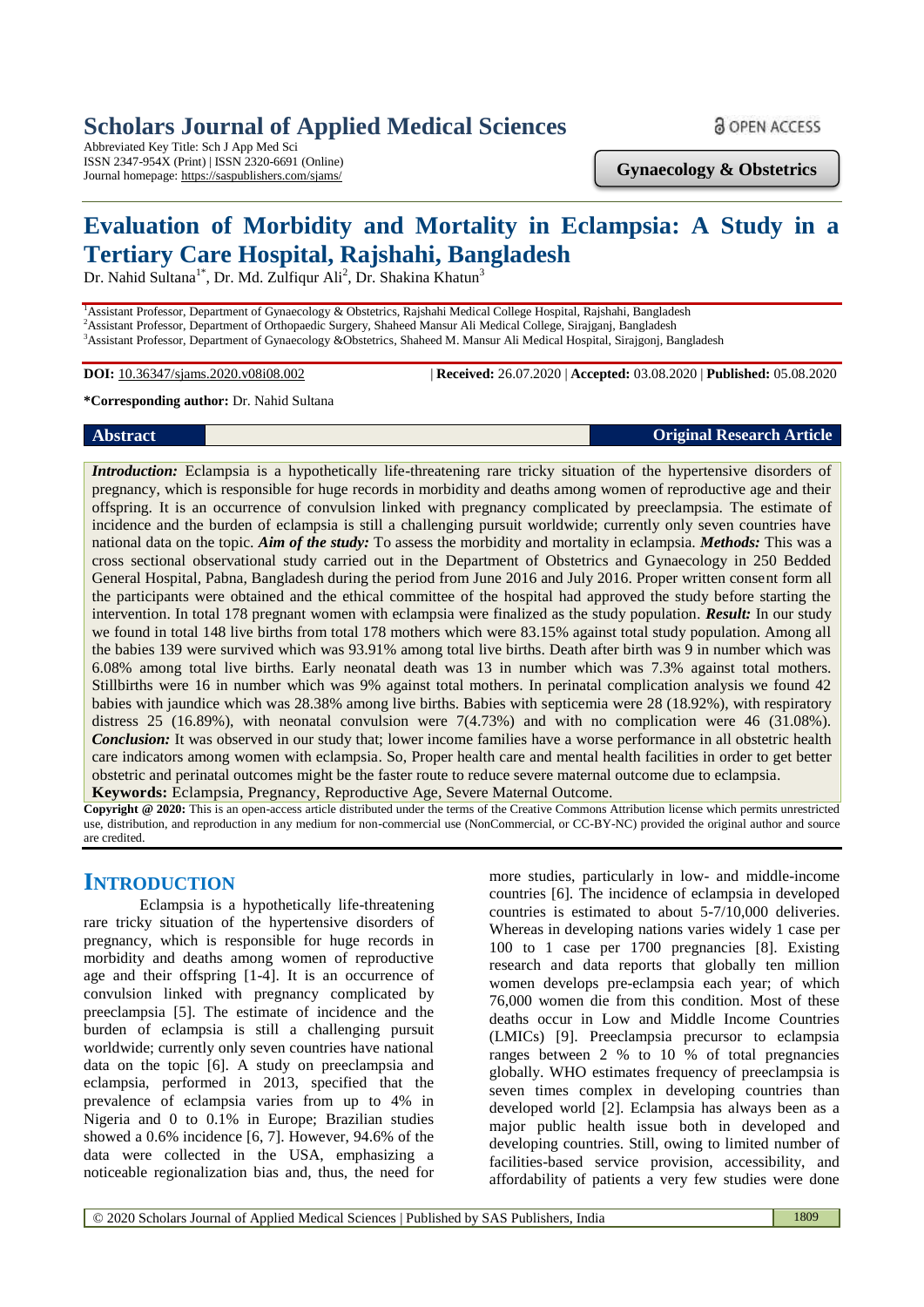considering fetal and maternal outcome of eclampsia in Bangladesh. Bearing in mind the scarce quantity of evidence, we carried out this study in an attempt to assess the morbidity and mortality in eclampsia. This study will offer new information that will help to policy planers, to formulate strategies to improve perinatal outcome in eclampsia and will create some interest for further research.

### **OBJECTIVES**

#### **a) General objective**

- To assess the morbidly and mortality which are related to eclampsia in Bangladesh
- **b) Specific Objectives**
	- To assess the prevalence of perinatal death related to eclampsia in Bangladesh
	- To assess the risk factors of eclampsia in women in Bangladesh

#### **METHODOLOGY & MATERIALS**

This was a cross sectional observational study carried out in the Department of Obstetrics and Gynaecology in 250 Bedded General Hospital, Pabna, Bangladesh during the period from June 2016 and July 2016. Proper written consent form all the participants were obtained and the ethical committee of the hospital had approved the study before starting the intervention. In total 178 pregnant women with eclampsia were finalized as the study population. Eclampsia patients admitted to this hospital during the study period constitute the samples. After admission, diagnosis was made mostly on the basis of history and clinical presentation with minimum aids. We used Face to face interview, examination finding & investigation report, Semi structured questionnaire & check list. Through proper administrative procedure by the researcher took the verbal consent of the patient to interview and examine her. Finding was recorded after data collection, data were checked for consistency and necessary corrections were made of needed. Data were collected and analyzed by using MS-Excel and SPSS version 20. According to the exclusion criteria, patients who were discharged within 48 hours of delivery and cases other than clinically confirmed eclampsia were excluded from the study.

#### **RESULT**

In our study among all the participants we found most of the cases were from 20 to 30 years age group. The number was 120 which were 67.42% of total population. This trend was followed by 37 (20.79%) from  $>30$  years' age group and 21 (11.80%) from  $\leq 20$ years' age group. In socio-economic status analysis we found the highest cases from lower class people which 47.75% (n=85). This trend was followed by 59 (33.15) from middle class and 34 (19.10%) from higher class families. Most of the cases of our study were with 1-2 parity and their number was 95 (53.37%). It was followed by 69 (38.76%) with no parity and 14 (7.87%)

with three or more parity. In our study we found most of the patients taken irregular antenatal care. The number of such type of cases was 98 (55.06%). This trend was followed by 49 (27.53%) had not taken antenatal care at all and only 31 (17.42%) patients taken proper antenatal care. As per the report of gestation period we found 95 (53.37%) were with gestation of 29- 36 weeks which was the highest. This trend was followed by 71 (39.89%) were with  $>37$  weeks and 12 (6.74%) were with <28 weeks. In our study we found in total 148 live births from total 178 mothers which were 83.15% against total study population. Among all the babies 139 were survived which was 93.91% among total live births. Death after birth was 9 in number which was 6.08% among total live births. Early neonatal death was 13 in number which was 7.3% against total mothers. Stillbirths were 16 in number which was 9% against total mothers. In perinatal complication analysis we found 42 babies with jaundice which was 28.38% among live births. Babies with septicemia were 28 (18.92%), with respiratory distress 25 (16.89%), with neonatal convulsion were 7 (4.73%) and with no complication were 46 (31.08%).

#### **Table-I: Age distribution of participants (N=178)**

| Age (Years) |     | $\frac{0}{\alpha}$ |
|-------------|-----|--------------------|
| ${<}20$     | 21  | 11.80              |
| $20 - 30$   | 120 | 67.42              |
| >30         | 37  | 20.79              |



**(N=178)**

#### **Table-II: Distribution of parity of participants**

| (N=178)       |    |               |  |
|---------------|----|---------------|--|
| <b>Parity</b> | n  | $\frac{0}{0}$ |  |
| $\Omega$      | 69 | 38.76         |  |
| 1-2           | 95 | 53.37         |  |
|               | 14 | 7.87          |  |

**Table-III: Status of antenatal care of participants (N=178)**

| Antenatal care | n  |       |
|----------------|----|-------|
| None           | 49 | 27.53 |
| Irregular      | 98 | 55.06 |
| Regular        | 31 | 17.42 |

© 2020 Scholars Journal of Applied Medical Sciences | Published by SAS Publishers, India 1810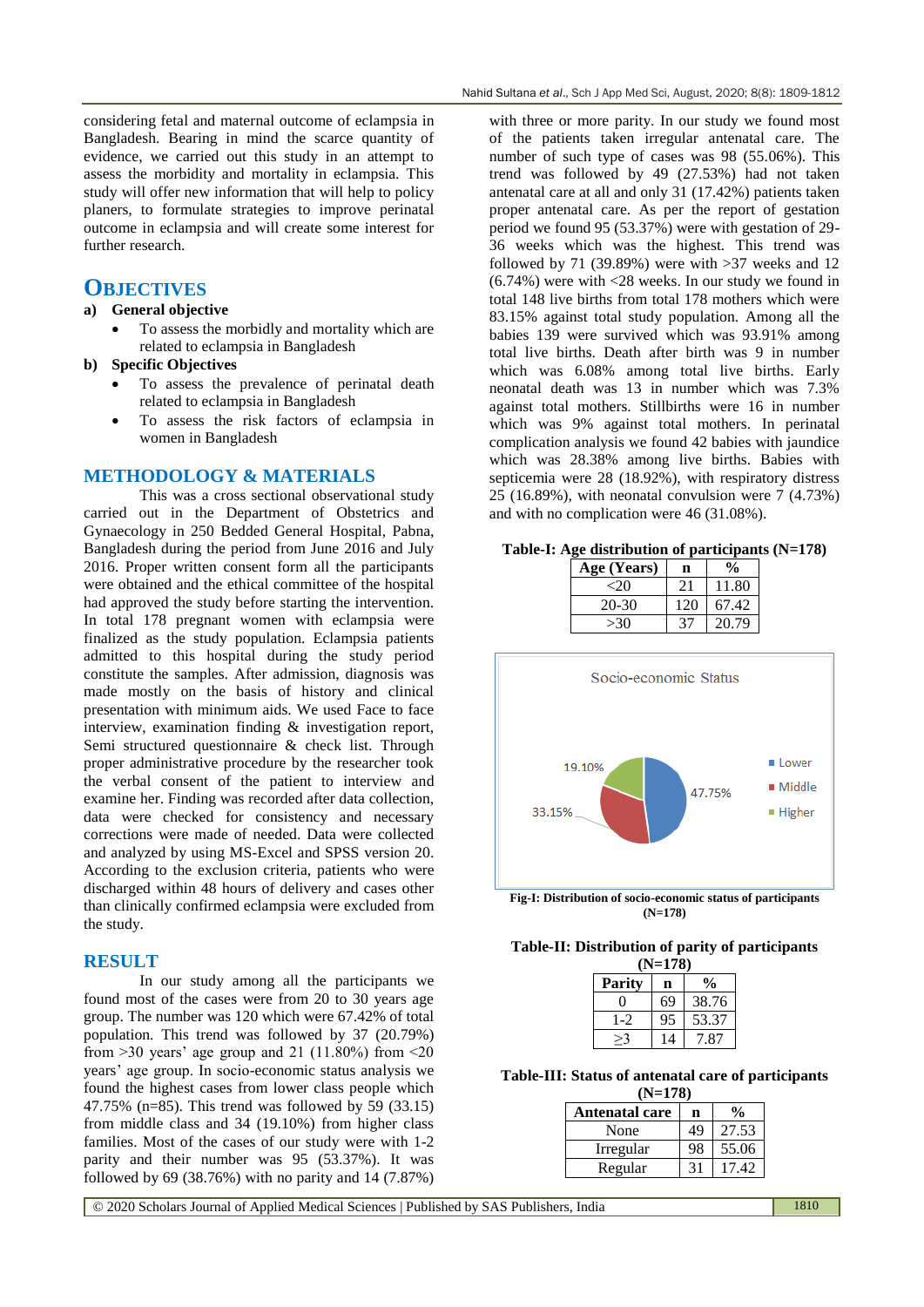| Table-IV: Duration of gestation among participants |
|----------------------------------------------------|
| $(N=178)$                                          |

| <b>Duration</b> (Week) | n | $\%$  |  |
|------------------------|---|-------|--|
| -28                    |   | 6.74  |  |
| 29-36                  |   | 53.37 |  |
| >37                    |   | 39.89 |  |

**Table-V: Outcome of pregnancies among the study participants**

| <b>Parameters</b>            | n             | $\frac{0}{0}$ |
|------------------------------|---------------|---------------|
| Live birth                   | 148           | 83.15         |
| Survived                     | 139           | 93.91         |
| Death after birth            | 9             | 6.08          |
| Early neonatal death (END)   | 13            | 7.30          |
| Stillbirth (SB)              | 16            | 8.99          |
| Macerated                    | $\mathcal{R}$ | 1.69          |
| Perinatal death $(END + SB)$ | 29            | 16.29         |

**Table-VI: Distribution of perinatal conditions/complication among live birth (n=148)**

| <b>Complications</b> | n  | $\frac{0}{0}$ |
|----------------------|----|---------------|
| Jaundice             | 42 | 28.38         |
| Septicemia           | 28 | 18.92         |
| Respiratory distress | 25 | 16.89         |
| Neonatal convulsion  |    | 4.73          |
| No complication      |    | 31.08         |

### **DISCUSSION**

Frequency of eclampsia in the hospitals of developing country is more common than the other part of the world. The occurrence of Eclampsia in Eastern India is 3.2%. In Kerla is 3.8%, 4.9% in Andra Pradesh, 15% in Madya Pradesh and 20.7% in Bihar [10]. These statistics are greater parallel to developed countries. In a study it was stated that, 'the incidence of 1 in 3250 pregnancies in US [11] and 1 in 2000 pregnancy in Europe[12] were found. The incidence of eclampsia in developed countries is considerably low. In our study, majority of the cases (88%) were un-booked cases and/or irregular Antenatal care, and with low socio economic status. The signs and symptoms of preeclampsia were not detected until development of eclampsia was observed. In our study eclampsia was common in young pregnant woman same as in the (83%) study of Chaurvedi *et al*. [13]. Concerning parity, our study shows eclampsia was meaningfully linked to primigravida (53.37%) and this finding is constant with finding of Acharya G *et al*. (71.42%) this may explain the immunological causes for preeclampsia and eclampsia and PND is the highest in this group. In relation to perinatal outcome, it shows that 83.15% was born alive and total still birth in eclamptic patients were 9% which are similar to study formerly done in Bangladesh. The hypertensive disorders throughout pregnancy are significant sources of maternal death all over the world and most of these deaths are recognized to eclampsia. The hypertensive syndromes also subsidize widely to still birth and neonatal morbidity and death. In our study, perinatal death was 16.29 %

which is inferior to that of study done by chowdhury P where the rate was 20% Patan hospital 31.25%, 38.6%. We also showed that 31.08% babies out of 148 live birth had no complication and 28.38% developed neonatal jaundice, 18.92% had developed septicemia, 16.89% had respiratory distress and 4.73% suffered from neonatal convulsion. These statistics is similar to many studies done in Bangladesh, earlier. Hypertensive expectant mothers (or gravidas) are predisposed to the improvement of potentially fatal complications of pregnancy particularly abruption placentae, distributed intravascular coagulation cerebral haemorrhage hepatic miscarriage and acute renal failure. Perinatal death was very high in our study compared to Baha's [9] study (11.8%). But in Bangladesh in several studies perinatal death was 32.1%7, 28%8 and 26.8% [14]. In a review of four different studies presented at the First International Conference of Obstetrics and Gynecology held in Bangladesh, perinatal mortality in eclampsia various from (31 to 41) % [16], and it seemed very high in contrast to general perinatal mortality rate in Bangladesh which at present is 70 per thousand livebirths [17]. In developed country, perinatal mortality in pre-eclampsia diverse from 35 to 160/10005. In our study 27.53 % of them had no antenatal care (ANC); 55.06% had unbalanced ANC or were attending the hospital for the first time after being talk about. Most of them came from low socioeconomic background. In our present study the majority of patients belong to age group of  $20 - 30$  (67.42%) years. Several studies were done to see the risk factors of perinatal outcome of eclampsia and presented that eclampsia was found to be predominantly common in adolescent and young pregnant women. The finding is consistent with the study done by chowdhury P, as the adolescent pregnancy constitutes a large number of hospital admission in obstetric unit and it may explain the higher no of cases of eclampsia in this age group. This cause of still birth may be due to late arrival of patients after onset of fits result in severe intrauterine hypoxia and intrauterine death. This may reveal lack of public awareness, lack of antenatal checkup ignored position of female in the family poor decision making facility of female, poor communication system and demerits of conservative method in patient management. Sources of early neonatal death may be as a result of high rate of eclampsia in preterm pregnancy affecting high preterm delivery and high perinatal loss. Other causes may be influenced by the availability and skills of neonatal care facilities in hospitals.

### **LIMITATIONS OF THE STUDY**

This was a single centered study with a small sized sample. So the findings of this study may not reflect the exact scenario of the whole country.